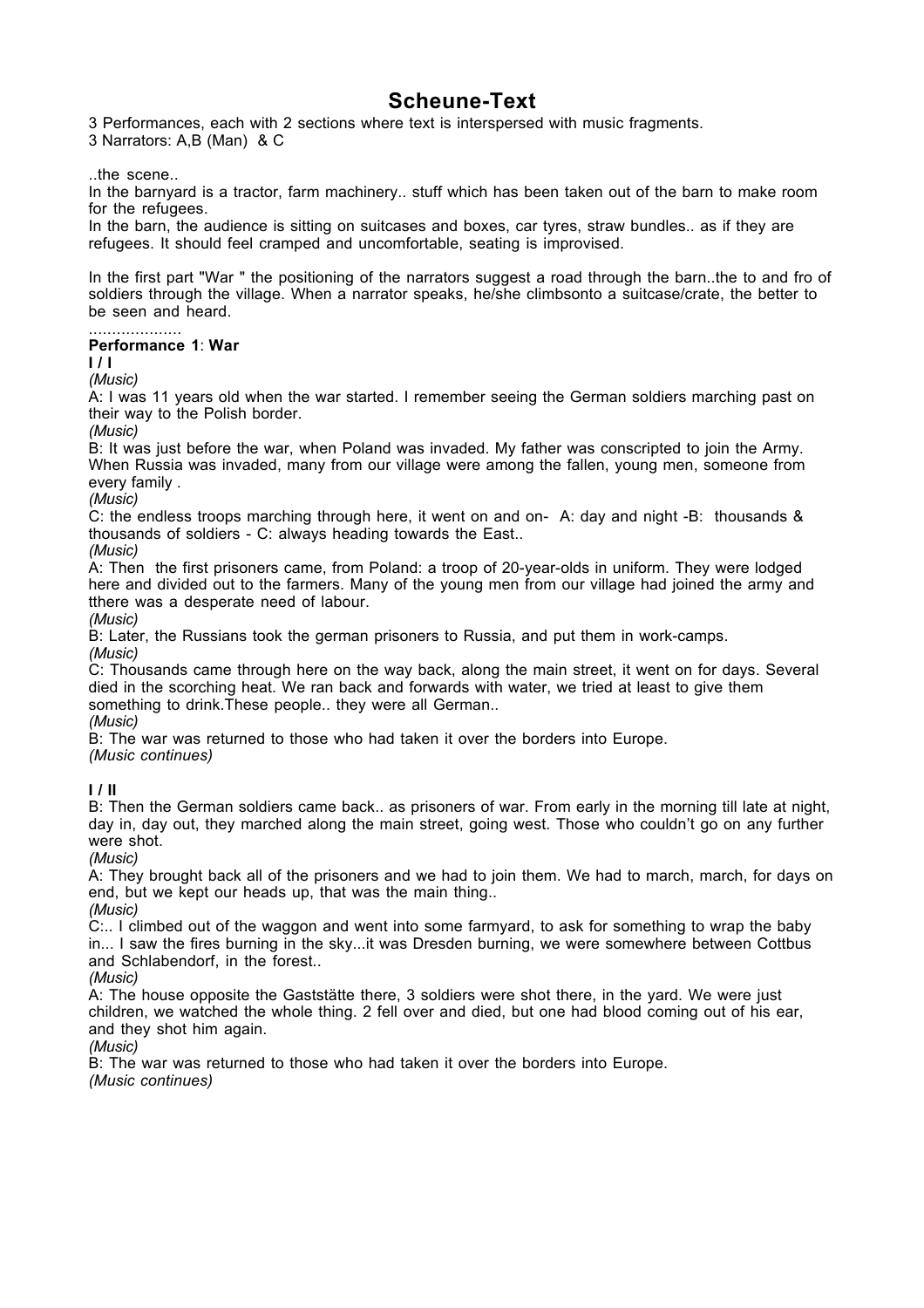# **Scheune-Text**

### **Perfomance 2: Flight and Occupation**

**II / I**

*(Music)*

A: on 18. April '45 they said on the radio that the Russian tanks were moving towards Schlabendorf from Cahlau. We left the village the same evening, with lots of others. We took the waggon, we had a cow to pull the waggon and we could only take the bare necessities.

*(Music)*

B: Practically the whole village, everyone wanted to leave, as they'd already heard so many terrible stories about the Russians.

*(Music)*

C: We left with the horse and cart, and with tractors. We didn't get very far, and the Russians overtook us. They took the horses. We all wanted to go home after that, so we had to walk, pushing the waggons ourselves. It took weeks and weeks...

*(Music)*

A: When we got back to Schlabendorf, we found the school and the house in an indescribable state. The furniture was stolen or smashed, human waste was in every room.

*(Music)*

B: Nearly everyone had buried their household stuff, but the Russians had dug it all up and smashed everything. The things that they could use themselves, they stole.

*(Music)*

C: There were Russians everywhere, we couldn't live in our own house. We had to stay with a farmer until the Russians left. Then we had to clean up the whole mess and somehow set up house again. *(Music)*

A: It took a long time for us to get the farms working again.. I helped too. But we had to work for the Russians.. we had to do everything they ordered us to do..

*(Music continues)*

**II / II**

B: It was a particularly difficult time for the women, and not just because they were caring for the children and old people. Often in the evenings, the women had to hide in Willi Wildau's hayloft, hoping that the Russians wouldn't find them.

*(Music)*

C: we were scared of the Russians, they would search for us during the night...

*(Music)*

B: They were always chasing the women, and many were assaulted and raped by the Russians.. They searched through the wardrobes, and if they found colourful dresses they knew that there was a girl in the house..

*(Music)*

A: ..we were scared of the Russians, they would search for us during the night...

*(Music)*

C: They took every single thing they could lay their hands on..

*(Music continues)*

### **Performance 3: Coalmining & / Partition**

**III / I**

*(Music)*

B: When the war ended, the village was full of refugees, who were trying to live together in every available space. There were so many strangers here..

*(Music)*

B: So many essentials were missing in our daily lives. We managed to make do in the terrible years after the war, with rationing, quotas and the distribution of foodvouchers. *(Music)*

B: Neither the settlers, nor the refugees had a decent place to live. Some were even living in the washhouses. Life was very, very hard.

*(Music)* A: The Russian Major came and called us all together... "The border has been decided" he told us.."Here is the border, and the border is closed. You all have to leave and go West, into German territory". Poland was sealed off.. the border was over there and we couldn't stay here.. *(Music)*